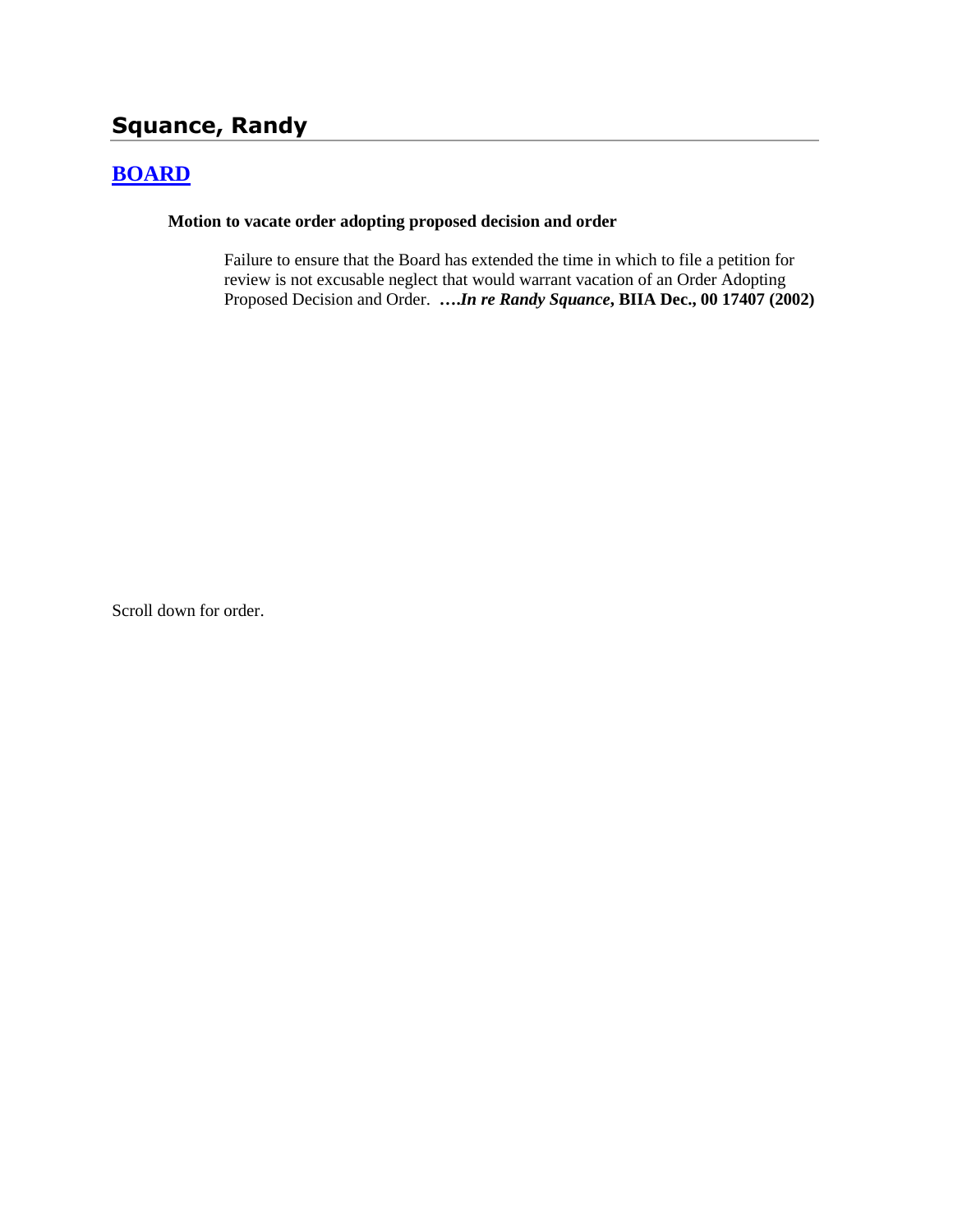## **BEFORE THE BOARD OF INDUSTRIAL INSURANCE APPEALS STATE OF WASHINGTON**

**)**

**) ) )**

**IN RE: RANDY C. SQUANCE ) DOCKET NO. 00 14707**

**CLAIM NO. T-689766**

### **ORDER DENYING EMPLOYER'S MOTION TO VACATE ORDER ADOPTING PROPOSED DECISION AND ORDER**

The claimant, Randy C. Squance, filed an appeal on July 26, 2000, from an order of the Department of Labor and Industries dated June 15, 2000. The order affirmed an order dated December 23, 199, that denied the claimant's application to reopen the claim. On August 7, 2001, our industrial appeals judge issued a Proposed Decision and Order that reversed the Department order and remanded the matter with directions to issue an order reopening the claim for medical treatment and such other action as required. On August 29, 2001, we received from the self-insured employer a request for extension of time in which to file a petition for review. The time for filing a petition for review was extended until September 17, 2001. On September 21, 2001, having received no petition for review, the Board issued an Order Adopting Proposed Decision and Order.

On September 25, 2001, we received from the self-insured employer a letter requesting us to vacate the Order Adopting Proposed Decision and Order. The Board has authority to consider a timely motion filed under CR60(b)(1). *Wells v. Olsten Corp*., 104 Wn. App. 135 (2001). After consideration of the self-insured employer's motion, the claimant's response and the records and files contained hereine, we determine that the employer's motion must be denied. The provisions of RCW 51.52.104 govern the filing of petitions for review. The statute is clear in its mandate, that absent the filing of a petition for review within either 20 days of communication of the Proposed Decision and Order or within an extended time allowed by the Board, the Proposed Decision and Order of our industrial appeals judge shall be deemed adopted as the Board's final determination. Because a petition for review was not filed within the time for filing a petition for review as extended, RCW 51.52.104 requires that the Proposed Decision and Order be adopted.

42 43 In this instance, the statement of the self-insured employer's attorney indicates that after a timely request for an extension of time to file a petition for review no response was received until the Order Adopting Proposed Decision and Order. Our records reflect that the self-insured employer's attorney was sent a letter indicating that the time in which to file a petition for review was extended to September 17, 2001. The representative should have known to follow-up on a request for an extension of time prior to the expiration of the 20 days. We note that the granting of an extension of time is permissive and the Board is not required to extend the time merely because a party makes a request. If a party has not received notification of an extension, it seems that the appropriate manner in which to proceed for any party requesting an extension of time is to take steps to ensure that the extension has been granted. Otherwise, a party should proceed as if there had been no extension and file a petition for review within 20 days of receipt of the Proposed Decision and Order. We consider it inexcusable to wait more than 30 days, as was done here, without contacting the Board to verify the status of the request of an extension of time in which to file a petition for review. The attorney's failure to ascertain whether the request for an extension had been granted does not justify relief. We do not consider the failure as excusable neglect under CR 60(b)(1). *See, e.g., B&J Roofing v. BIIA*, 66 Wn. App. 871 (1992).